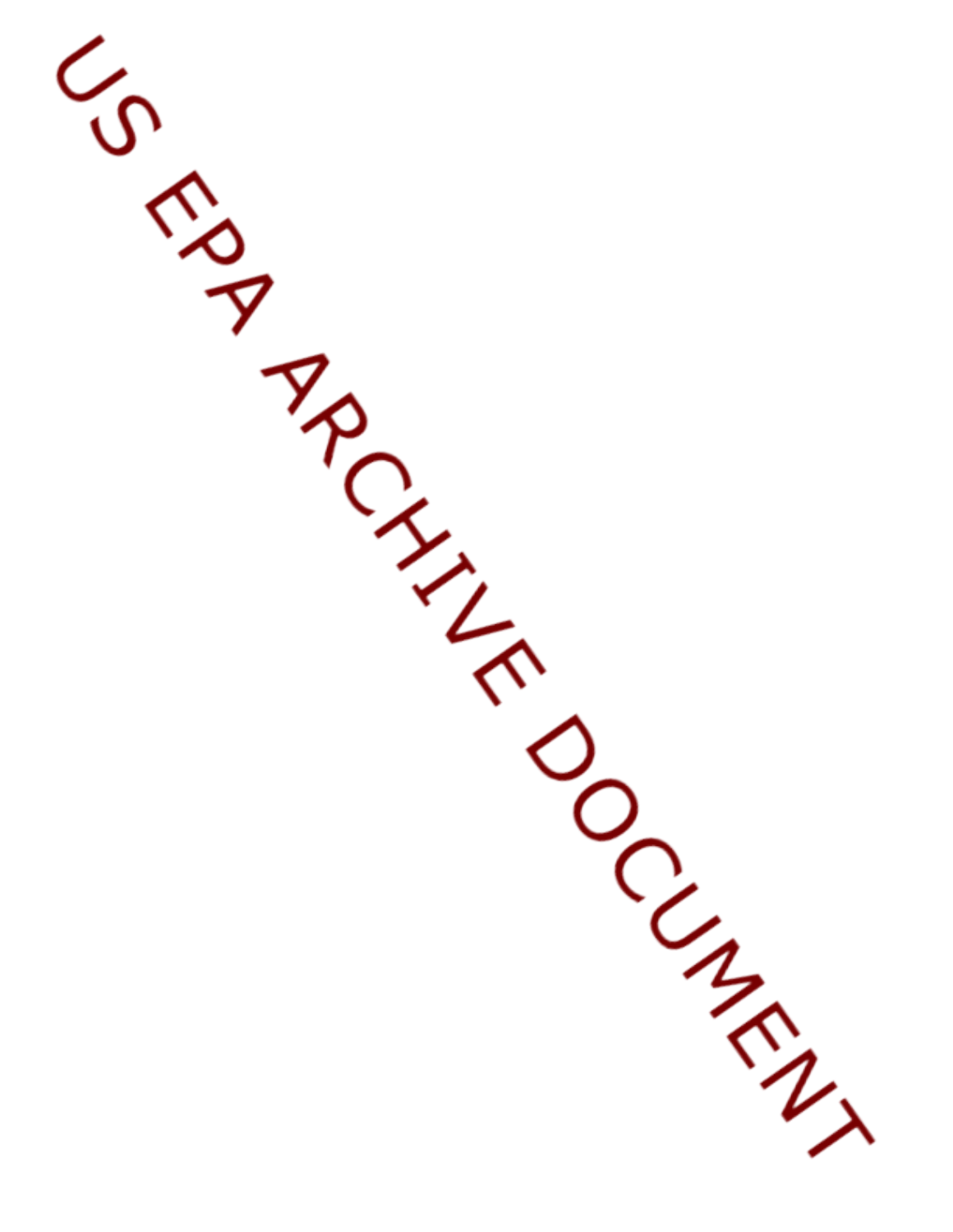| UNITED STATES ENVIRONMENTAL PROTECTION AGENCY<br>UNITED S.<br>Office of Research and Development<br>Washington, D.C. 20460<br>ETV<br><sup>I</sup> PROT<br>ENVIRONMENTAL TECHNOLOGY VERIFICATION PROGRAM<br><b>VERIFICATION STATEMENT</b> |                                                                                            |  |
|------------------------------------------------------------------------------------------------------------------------------------------------------------------------------------------------------------------------------------------|--------------------------------------------------------------------------------------------|--|
| <b>TECHNOLOGY TYPE:</b>                                                                                                                                                                                                                  | <b>SOIL SAMPLER</b>                                                                        |  |
| <b>APPLICATION:</b>                                                                                                                                                                                                                      | SUBSURFACE SOIL SAMPLING                                                                   |  |
|                                                                                                                                                                                                                                          | TECHNOLOGY NAME: JMC ENVIRONMENTALIST'S SUBSOIL PROBE                                      |  |
| COMPANY:<br><b>ADDRESS:</b>                                                                                                                                                                                                              | <b>CLEMENTS ASSOCIATES, INC.</b><br><b>1992 HUNTER AVENUE</b><br><b>NEWTON, IOWA 50208</b> |  |
| PHONE:                                                                                                                                                                                                                                   | $(515)$ 792-8285                                                                           |  |

## ETV PROGRAM DESCRIPTION

The U.S. Environmental Protection Agency (EPA) created the Environmental Technology Verification (ETV) Program to facilitate the deployment of innovative technologies through performance verification and information dissemination. The goal of the ETV Program is to further environmental protection by substantially accelerating the acceptance and use of improved and cost-effective technologies. The ETV Program is intended to assist and inform those involved in the design, distribution, permitting, and purchase of environmental technologies. This document summarizes results of a demonstration of the Clements Associates, Inc. JMC Environmentalist's Subsoil Probe (ESP).

## PROGRAM OPERATION

Under the ETV Program and with the full participation of the technology developer, the EPA evaluates the performance of innovative technologies by developing demonstration plans, conducting field tests, collecting and analyzing demonstration data, and preparing reports. The technologies are evaluated under rigorous quality assurance (QA) protocols to ensure that data of known and adequate quality are generated and that the demonstration results are defensible. The EPA's National Exposure Research Laboratory, which demonstrates field characterization and monitoring technologies, selected Tetra Tech EM Inc. as the verification organization to assist in field testing various soil and soil gas sampling technologies. This demonstration was conducted under the EPA's Superfund Innovative Technology Evaluation Program.

#### DEMONSTRATION DESCRIPTION

In May and June 1997, the EPA conducted a field test of the ESP along with three other soil and two soil gas sampling technologies. This verification statement focuses on the ESP; similar statements have been prepared for each of the other technologies. The performance of the ESP was compared to a reference subsurface soil sampling method (hollow-stem auger drilling and split-spoon sampling) in terms of the following parameters: (1) sample recovery, (2) volatile organic compound (VOC) concentrations in recovered samples, (3) sample integrity, (4) reliability and throughput, and (5) cost. Data quality indicators for precision, accuracy, representativeness, completeness, and comparability were also assessed against project-specific QA objectives to ensure the usefulness of the data.

The ESP was demonstrated at two sites: the Small Business Administration (SBA) site in Albert City, Iowa, and the Chemical Sales Company (CSC) site in Denver, Colorado. These sites were chosen because of the wide range of VOC concentrations detected at the sites and because each has a distinct soil type. The VOCs detected at the sites include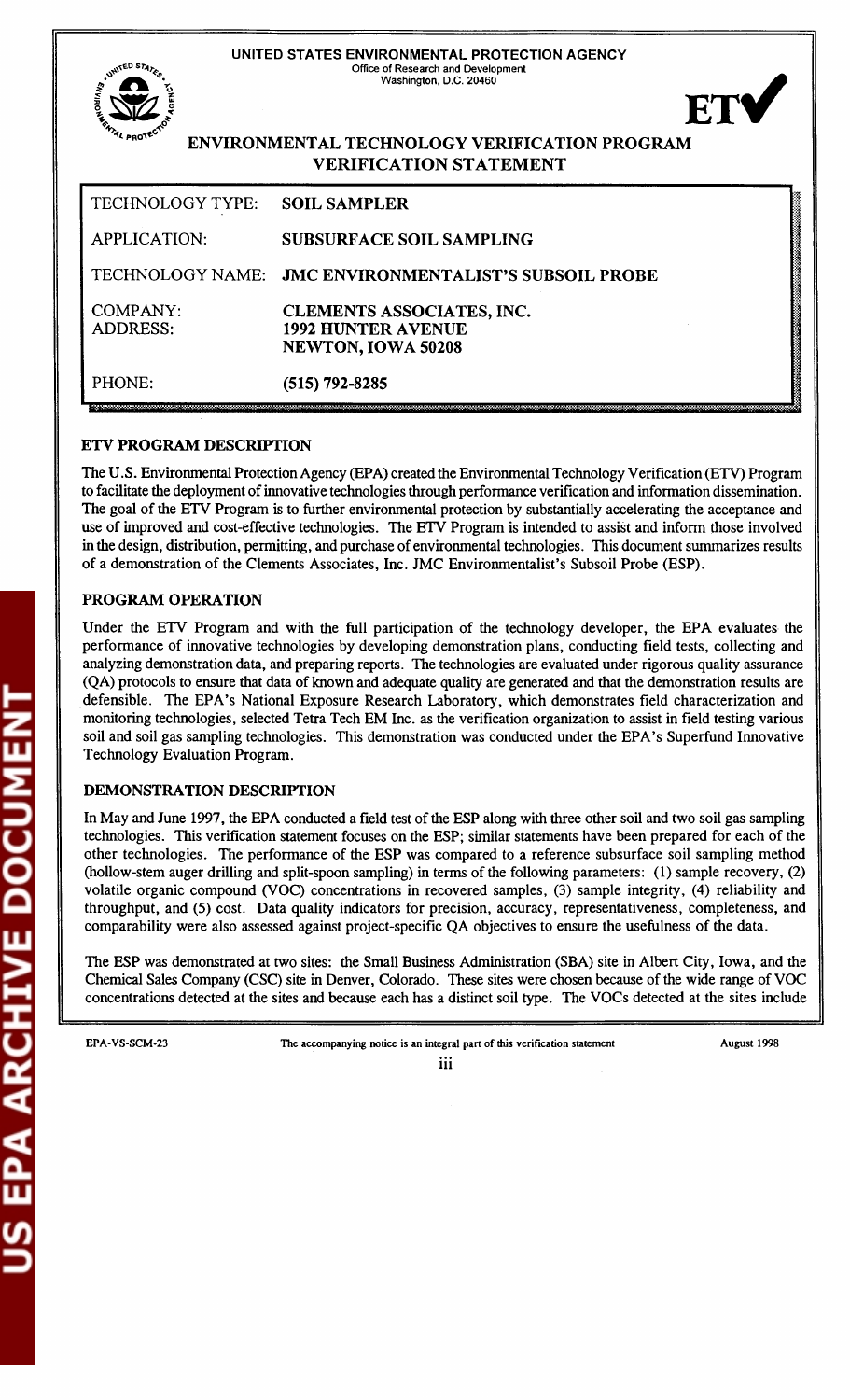cis-1,2-dichloroethene (cis-1,2-DCE); 1,1,1-trichloroethane (1,1,1-TCA); trichloroethene (TCE); and tetrachloroethene (PCE). The SBA site is composed primarily of clay soil, and the CSC site is composed primarily of medium- to fine-grained sandy soil. A complete description of the demonstration, including a data summary and discussion of results, is available in the report titled *Environmental Technology Verification Report: Soil Sampler, Clements Associates, Inc., JMC Environmentalist's Subsoil Probe,* EPA/600/R-98/091.

## **TECHNOLOGY DESCRIPTION**

The ESP sampler is designed to collect subsurface soil samples and may be advanced by using manual or powered percussive techniques. The ESP can collect continuous or discrete samples. The ESP consists of a sampling tube, a body that guides the sampler as it is driven, and a foot-pedal-operated jack that retrieves the sampler. The sampler is a 36-inch long, solid barrel, open tube with an outside diameter of 1.125 inches. The sample tube is fitted with an inner sample liner and one of three interchangeable tips: a solid drive point, a standard cutting tip, or a wet cutting tip. The sampler is constructed of heat-treated 4130 alloy steel with nickel plating; the cutting tips and drive point are stainless steel. Liners facilitate retrieval of the sample and may be used for storage when applicable. The liner used for the demonstration was a 36-inch long by 0.90-inch inside diameter, thin-walled clear plastic tube that fits inside the sampler. It is capable of recovering a sample 36 inches long in the form of a soil core. Stainless steel liners are also available to meet the sample collection requirements and data quality objectives of a specific project.

# **VERIFICATION OF PERFORMANCE**

The demonstration data indicate the following performance characteristics for the ESP:

**Sample Recovery**: For the purposes of this demonstration, sample recovery was defined as the ratio of the length of recovered sample to the length of sampler advancement. Sample recoveries from 28 samples collected at the SBA site ranged from 42 to 100 percent, with an average sample recovery of 96 percent. Sample recoveries from 42 samples collected at the CSC site ranged from 72 to 100 percent, with an average sample recovery of 95 percent. Using the reference method, sample recoveries from 42 samples collected at the SBA site ranged from 40 to 100 percent, with an average recovery of 88 percent. Sample recoveries from the 41 samples collected at the CSC site ranged from 53 to 100 percent, with an average recovery of 87 percent. A comparison of recovery data from the ESP sampler and the reference sampler indicates that the ESP achieved higher sample recoveries in both the clay soil at the SBA site and in the sandy soil at the CSC site relative to the sample recoveries achieved by the reference sampling method.

*Volatile Organic Compound Concentrations*: Soil samples collected using the ESP and the reference sampling method at five sampling depths in eight grids (four at the SBA site and four at the CSC site) were analyzed for VOCs. For 16 of the 18 ESP and reference sampling method pairs (seven at the SBA site and 11 at the CSC site), a statistical analysis using the Mann-Whitney test indicated no significant statistical difference at the 95 percent level between VOC concentrations in samples collected with the ESP and those collected with the reference sampling method. A statistically significant difference was identified for one sample pair collected at the SBA site and one sample pair at the CSC site. Analysis of the CSC site data, using the sign test, indicated no statistical difference between the data obtained by the ESP and the reference sampling method. However, at the SBA site, the sign test indicated that the data obtained by the ESP are statistically significantly different than the data obtained by the reference sampling method, suggesting that the reference method tends to yield higher concentrations in sampling fine-grained soils than does the ESP.

**Sample Integrity**: Seven integrity samples were collected with each sampling method at the SBA site, and five integrity samples were collected with each sampling method at the CSC site to determine if potting soil in a lined sampler became contaminated after it was advanced through a zone of high VOC concentrations. For the ESP, VOCs were detected in two of the 12 integrity samples: both at the SBA site. One of the integrity samples collected at the SBA site contained cis-1,2-DCE at 5,700 micrograms per kilogram (Fg/kg), TCE at 4,070 Fg/kg, and PCE at 212 Fg/kg; the other sample contained cis-1,2-DCE at 114 Fg/kg and TCE at 3.17 Fg/kg. These results indicate that the integrity of a lined chamber of the ESP may not be preserved when the sampler is advanced through highly contaminated soils. Results of sample integrity tests for the reference sampling method indicated no contamination in the potting soil after it was advanced through a zone of high VOC concentrations. Because potting soil has an